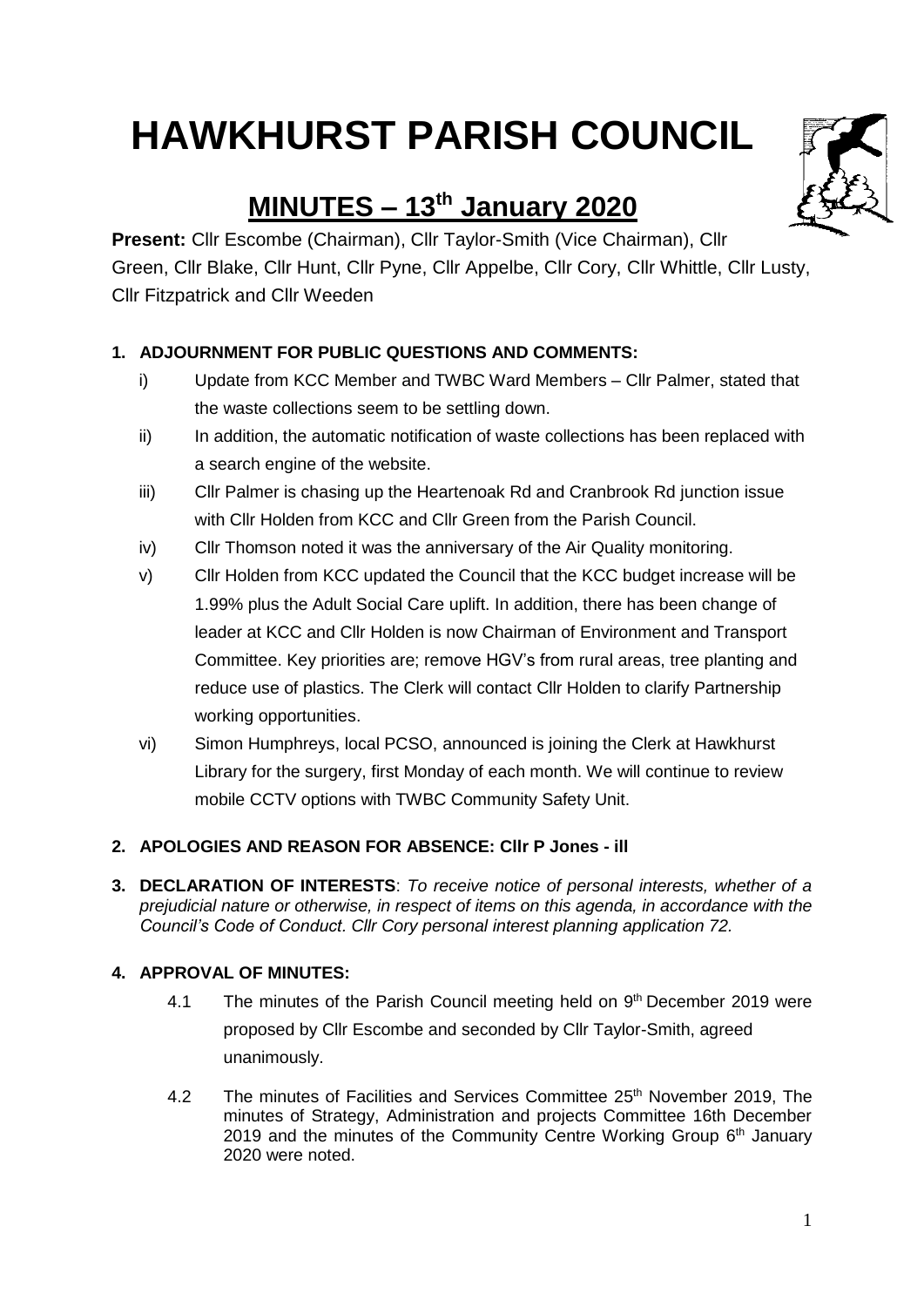## **5. MATTERS ARISING FROM THE MINUTES**

- 5.1) Cllr Taylor-Smith asked for clarification on Fowlers Car Park. The clerk explained that we are reporting problems to KCC, copied Cllr Holden in and is seeking action to tidy the area up and start managing it properly. Cllr Taylor-Smith volunteered to take lead as a Parish Councillor – agreed unanimously
- 5.2) Cllr Escombe informed the Council the Winchester Street Light issue is awaiting final confirmation that it has been resolved.
- 5.3) The Clerk informed the Council that, despite repeated chasing up, we have still not had a response from the TWBC Head of Planning following our meeting on the 14th November 2019. Cllr Taylor- Smith proposed and Cllr Escombe seconded that we issue a formal complaint to TWBC – agreed unanimously.
- 5.4) Cllr Escombe updated the Council that response to the Dandara Appeal is required by the  $24<sup>th</sup>$  Jan 2020.

## **6. PLANNING**

#### 6.1 Planning applications to be considered

| <b>No</b> | <b>Application</b> | <b>Proposal</b>                                                  | Location           |       |
|-----------|--------------------|------------------------------------------------------------------|--------------------|-------|
|           | <b>No</b>          |                                                                  |                    |       |
|           |                    | 66 19/03394/LBC Listed Building Consent: - Enclosure of an Beals | Green              | Farm, |
|           |                    | opening in the south west face of a barn                         | Heartenoak         | Road, |
|           |                    |                                                                  | Hawkhurst TN18 5EU |       |

#### **Background:**

*The proposal is for aluminium double glazing (panels and doors) to close one face of a barn that is currently open on two sides. This side of the barn faces the road. The intention is to protect the barn itself from weathering and to provide security for the contents. We were unsure how this would be achieved when the other side of the barn would still be open. Our recommendation to object was not unanimous - concerns were raised about the choice of materials but some members of the committee felt that it depended on the colour of the aluminium (i.e. grey would be appropriate).* 

## **Comments and Recommendation:**

HPC appreciates that the application is to enable the barn to be used as part of the vineyard operation. The Parish Council is keen to support this initiative, but has doubts as to whether the choice of aluminium double glazing is appropriate due to the property being listed.

Therefore, subject to the Conservation Officers advice we **support** this application. If the application were to be approved, it should be on the condition that the aluminium frames are an appropriate colour and that as suggested in the heritage statement the frames are concealed by the weatherboarding.

#### **Vote**

**In favour 13, against 0 abstained 0 Decision: Support application**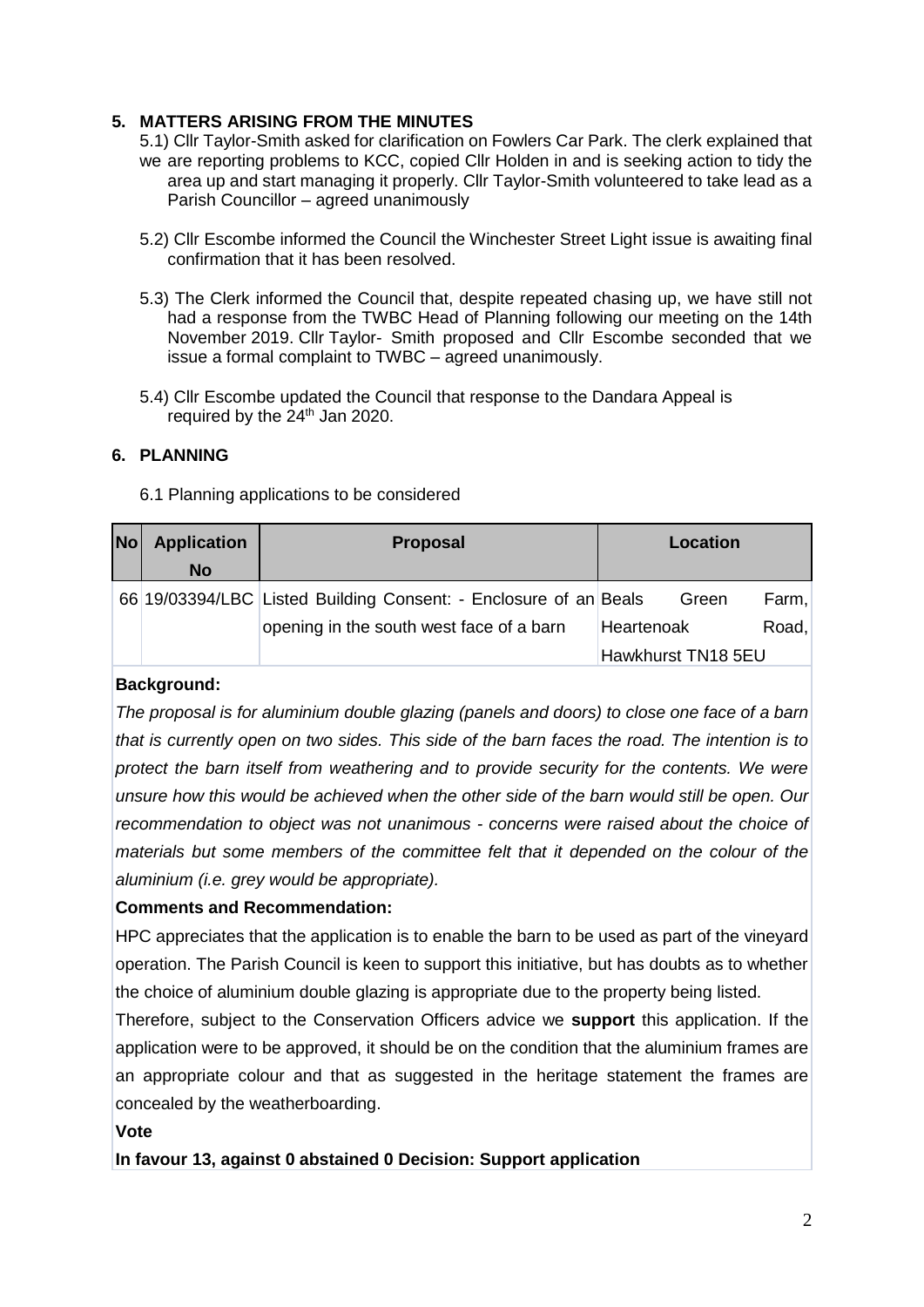|  | 67 19/03401/OUT Outline all matters reserved – to demolish Copthall, Copthall Avenue, |  |
|--|---------------------------------------------------------------------------------------|--|
|  | the existing building and construction of up Hawkhurst, TN18 4LR                      |  |
|  | to three dwellings                                                                    |  |

HPC cannot comment on our own application.

|  | 68 19/03134/LBC Listed Building Consent - Replacement of 4, Iddenden Cottages, High |      |                        |  |
|--|-------------------------------------------------------------------------------------|------|------------------------|--|
|  | bathroom window (works commenced)                                                   |      | Street, Hawkhurst TN18 |  |
|  |                                                                                     | ⊦4PT |                        |  |

## **Comments and Recommendation:**

This is a like-for-like replacement that has already been completed. It is clear from the photographs supplied that the existing window was in very poor condition. Therefore, HPC **supports** this application.

## **Vote**

## **In favour 13, against 0 abstained 0 Decision: Support application**

69 19/03135/LBC Listed Buildings Consent – Removal of hard 4, Iddenden Cottages, High board sheets covering original beams Street, Hawkhurst TN18 between two reception rooms (work 4PT commenced)

## **Comments and Recommendation:**

Our understanding is that this work involved the removal of more modern alterations, thereby restoring original elements of the cottage. Therefore, HPC **supports** this application.

## **Vote**

## **In favour 13, against 0 abstained 0 Decision; Supports application**

70 19/03468/PNR Change of use of an agricultural building to Barn on Land East of Elm a flexible use For its prior approval to: Hill House, High Street, Transport and highways impacts, Noise Hawkhurst impacts, Contamination risk and Flood risk

## **Background:**

*Seeking prior approval for change of use of a barn to office space. It is not planning permission. If the approval for change of use is granted the applicant will still need to apply for planning permission in the normal way. We would question whether a barn in the middle of a field in the AONB would be an appropriate place for an office development, but that's not what's being asked at this stage. It's judged on transport and highways impact, noise impacts, contamination risk and flood risk.*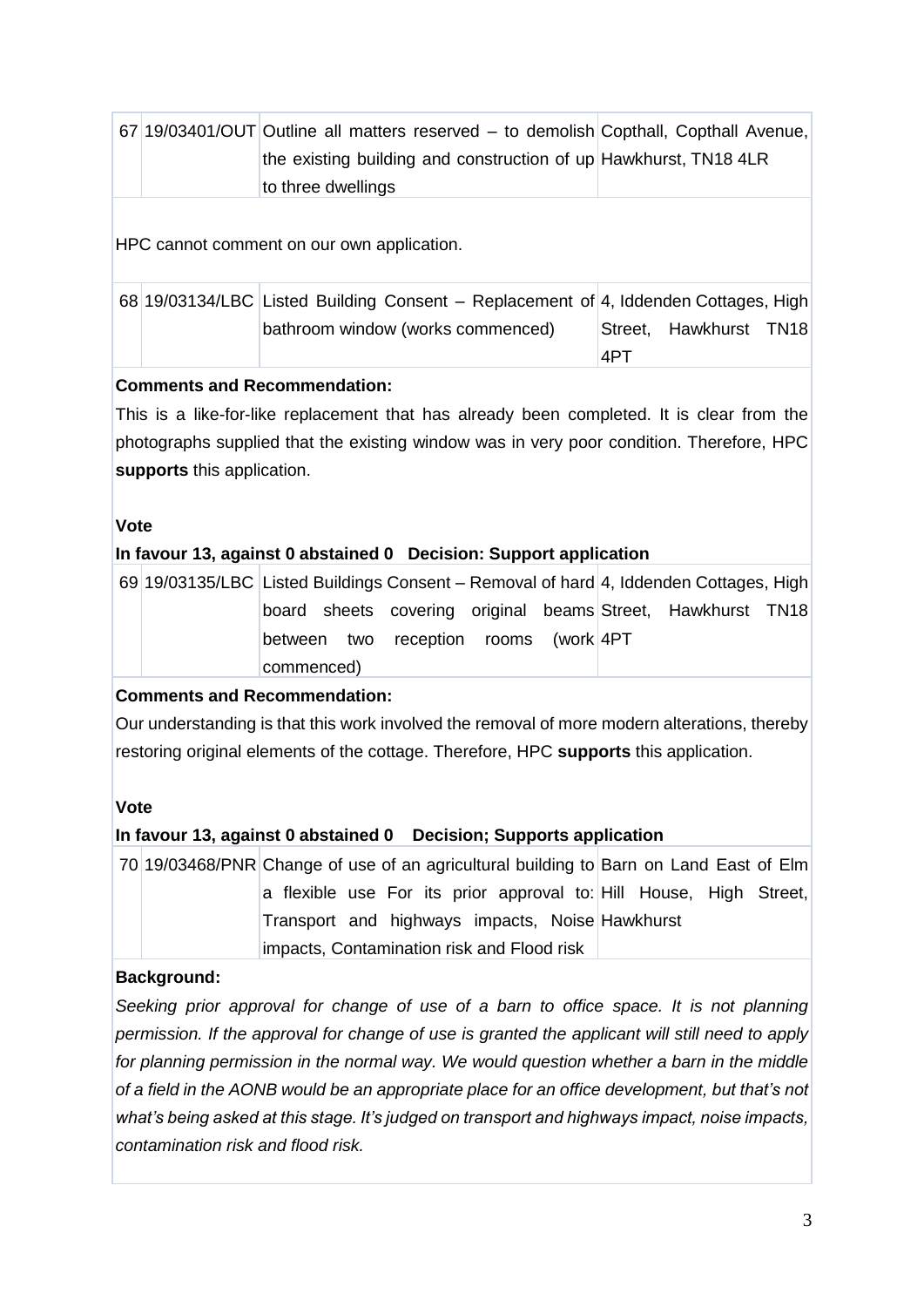## **Comments and Recommendation:**

HPC has grave concerns about any potential for increased traffic through the Hawkhurst crossroads. However, we recognise that this proposal is unlikely to have a significant transport / highways impacts. We have reservations about whether this is an appropriate site for an office development, but this is due to the impact on the AONB etc., which we understand is not relevant to the application for change of use. Therefore, HPC raises **no objections** to this application for change of use.

#### **Vote**

## **In favour 13, against 0 abstained 0 Decision: Supports application**

71 19/03360/Full Erection of single storey rear extension, plus Homelands, Highgate Hill replacement garage Hawkhurst TN18 4LP

## **Background:**

*Single-storey extension that will wrap around the side and the back of the house. It appears to be quite a big extension, but the property is within the LBD, so the restrictions of H11 don't apply. The proposal is to replace the existing garage, which currently matches well with the host house.*

## **Comments and Recommendation:**

Replacing the existing gabled garage with the proposed flat-roofed garage will impact negatively on both the street scene and the host house. It would therefore not comply with HD4 of the NDP. The design guidance specifically identifies vertical elements, such as gables, as a positive design element. Gables are a feature of the host house and the neighbouring properties along this stretch of Highgate Hill.

In terms of the extension itself, it would not appear to impact on neighbouring properties. Therefore, we would **support the extension on the condition that the gable is retained** to minimise the impact on the street scene.

#### **Vote**

## **In favour 13, against 0 abstained 0 Decision: support the extension on the condition that the gable is retained**

|  | 72 19/03379/Full Erection of single storey side extension with 5 Oakfield, |  | Hawkhurst |
|--|----------------------------------------------------------------------------|--|-----------|
|  | roof lights, two storey rear extension, single TN18 4JR                    |  |           |
|  | storey extension to garage with pitched roof                               |  |           |
|  | and new front porch                                                        |  |           |

#### **Background:**

*Only one comment from neighbours and this does not raise any objections to the proposal. Materials will match existing other than the replacement of brickwork and plastic cladding on walls, with high performance white render. It appears to be a big extension, but the property is within the LBD, so the restrictions of H11 don't apply.*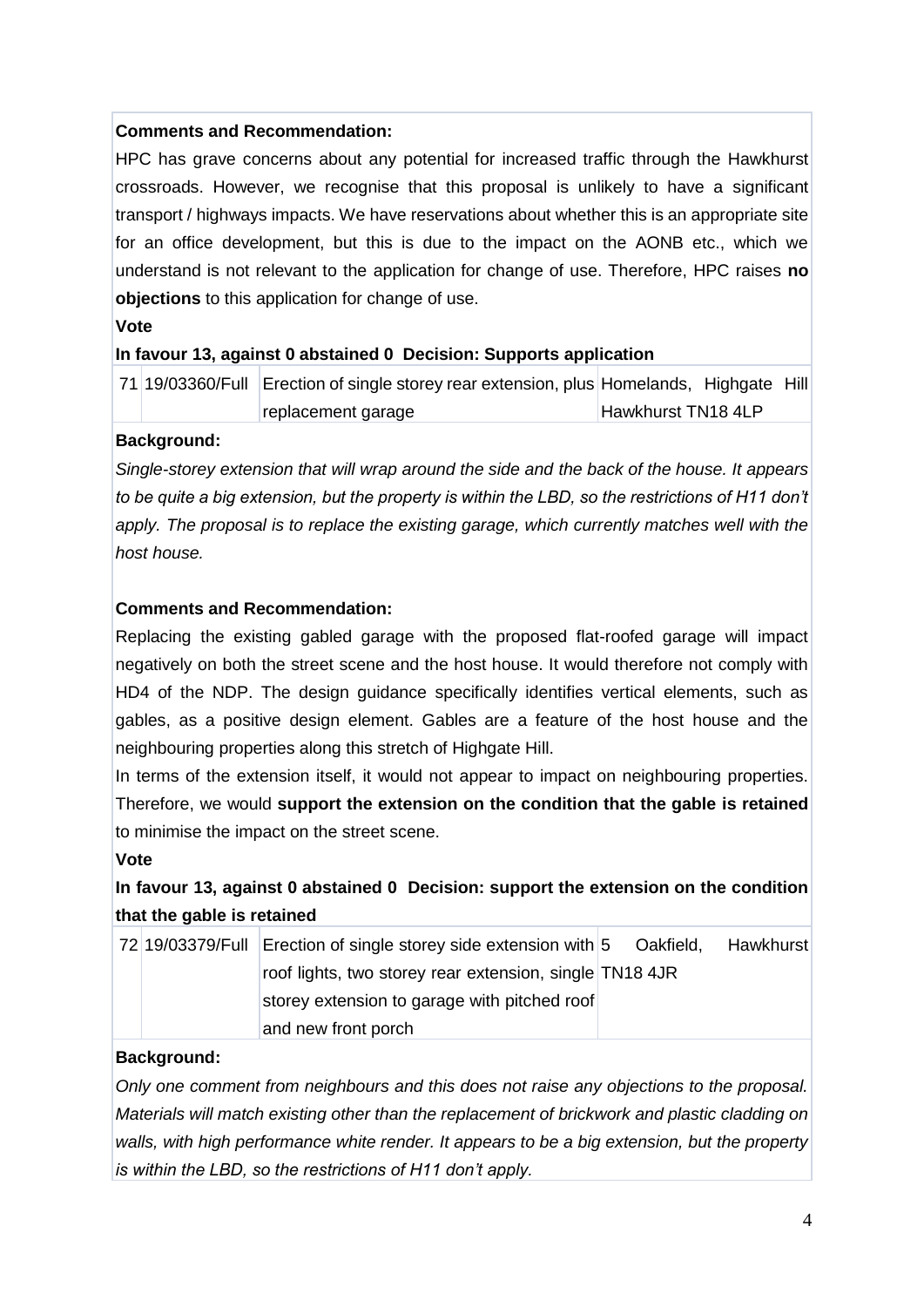## **Comments and Recommendation:**

The proposal does not appear likely to impact on neighbouring properties; therefore, we **support** this application.

## **Vote**

## **In favour 13, against 0 abstained 0 Decision: supports application**

6.2 Planning information on file

## **7 MATTERS FOR FURTHER DISCUSSION:**

## **7.1 Council budget 2020/21**

Cllr Escombe introduced the report – which had been discussed in detail at the last meeting and proposed the following, seconded by Cllr Taylor-Smith;

- The Council budget for 2020/21 as set out in **Appendix 1** of the report
- The Parish precept for 2020/21 as set out in **Appendix 2** of the report
- The allocation of reserves as set out in **Appendix 3** of the report
- Updated investment strategy as set out in **Appendix 4** of the report

In favour – Cllrs CE, TS, JP, MA, RL, RC, BF, BW, PJ, PW and DB

Against – Cllrs PG and JH

Abstained - 0

## **7.2 HCT 2018 nominated trustee**

The Clerk introduced the report – The Council needs to nominate up to 4 Trustees to HCT 2018 Trust. Mrs. McChesney nomination needs renewing and Mr. Veale nomination needs approval.

Cllr Taylor-Smith proposed and Cllr Fitzpatrick seconded, Mrs. McChesney and Mr. Veale nominations - approved unanimously.

## **7.3 GDPR update report**

Cllr Taylor-Smith introduced the GDPR report as SAP had been discussed in depth at SAP. The key points been the need for training and updates for the New Council in the summer plus the need to use the Council email addresses. Cllr Taylor-Smith proposed and Cllr Green seconded the adoption of the report – agreed unanimously.

## **7.4 Active Hawkhurst Strategy report**

Cllr Green introduced the Active Hawkhurst report as it had been discussed in depth at SAP. The key points were that it brought together the Youth, Recreation and Repairs Strategies into one strategy. It also highlighted the need to reflect corporately on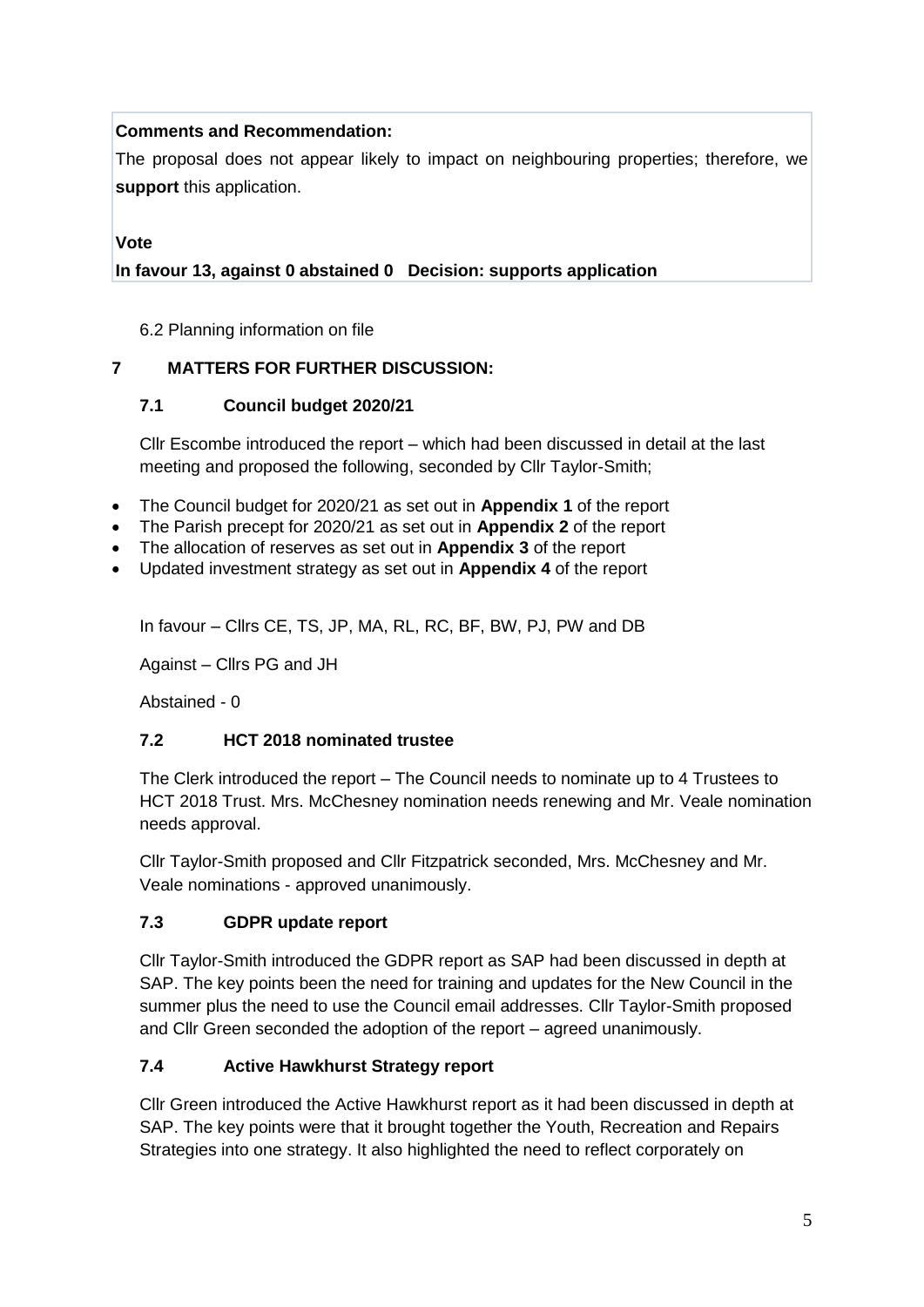performance indicators. Cllr Taylor-Smith proposed and Cllr Green seconded the adoption of the report – agreed unanimously.

## **7.5 Committee meeting dates**

The Clerk introduced the debate around meeting dates and the following was agreed up until the AGM –

Facilities and Services Committee  $-4$ <sup>th</sup> Wednesday of each month in Copt Hall

Community Centre Working Group - 1<sup>st</sup> Wednesday of each month in Copt Hall

Strategy, Administration and Projects Committee  $-3<sup>rd</sup>$  Thursday of alternative months in **KGV** 

Planning Advisory Group – Thursday before Council

Council  $-2^{nd}$  Monday of each month

## **Note – next set of meetings**

Facilities and Services Committee – Wednesday  $29<sup>th</sup>$  Jan 2020, 7:45pm in Copt Hall

Community Centre Working Group - Wednesday 5<sup>th</sup> Feb 2020, 7:45pm in Copt Hall

Strategy, Administration and Projects Committee **– 17th Monday Feb 2020, 7:45pm in Parish Office** as the KGV is booked on Thursday 20<sup>th</sup> Feb 2020.

Planning Advisory Group - Thursday 6<sup>th</sup> Feb 2020

Council –  $10<sup>th</sup>$  Feb 2020, 7:45pm at Copt Hall

#### **8 REPORTS OF COMMITTEE CHAIRMEN AND UPDATES**

- i) Facilities and Services Committee Cllr Fitzpatrick said all was on track, see action plan on file.
- ii) Strategy, Administration and Projects Committee Cllr Taylor-Smith updated the group and that the new structure seemed to work well – the issue of meeting dates has been discussed. See action plan on file
- iii) Personnel next meeting to be confirmed.
- iv) Community Centre Working Group Cllr Whittle updated the group about the upcoming consultation. Next meeting 5<sup>th</sup> February 2020
- v) Fete Committee Cllr Hunt nothing to report

#### **9. FINANCE:**

| £ | 13,187.37 | to 31.12.19        |
|---|-----------|--------------------|
| £ | 151.47    | to 31.12.19        |
|   | 13,035.90 |                    |
| £ | 86,786.66 | to 30.04.19        |
| £ | 75,339.40 | to 31.12.18        |
| £ | 10,000.00 | to 31.12.19        |
|   |           | to 31.12.19        |
|   |           | -£<br>£ 133,795.42 |